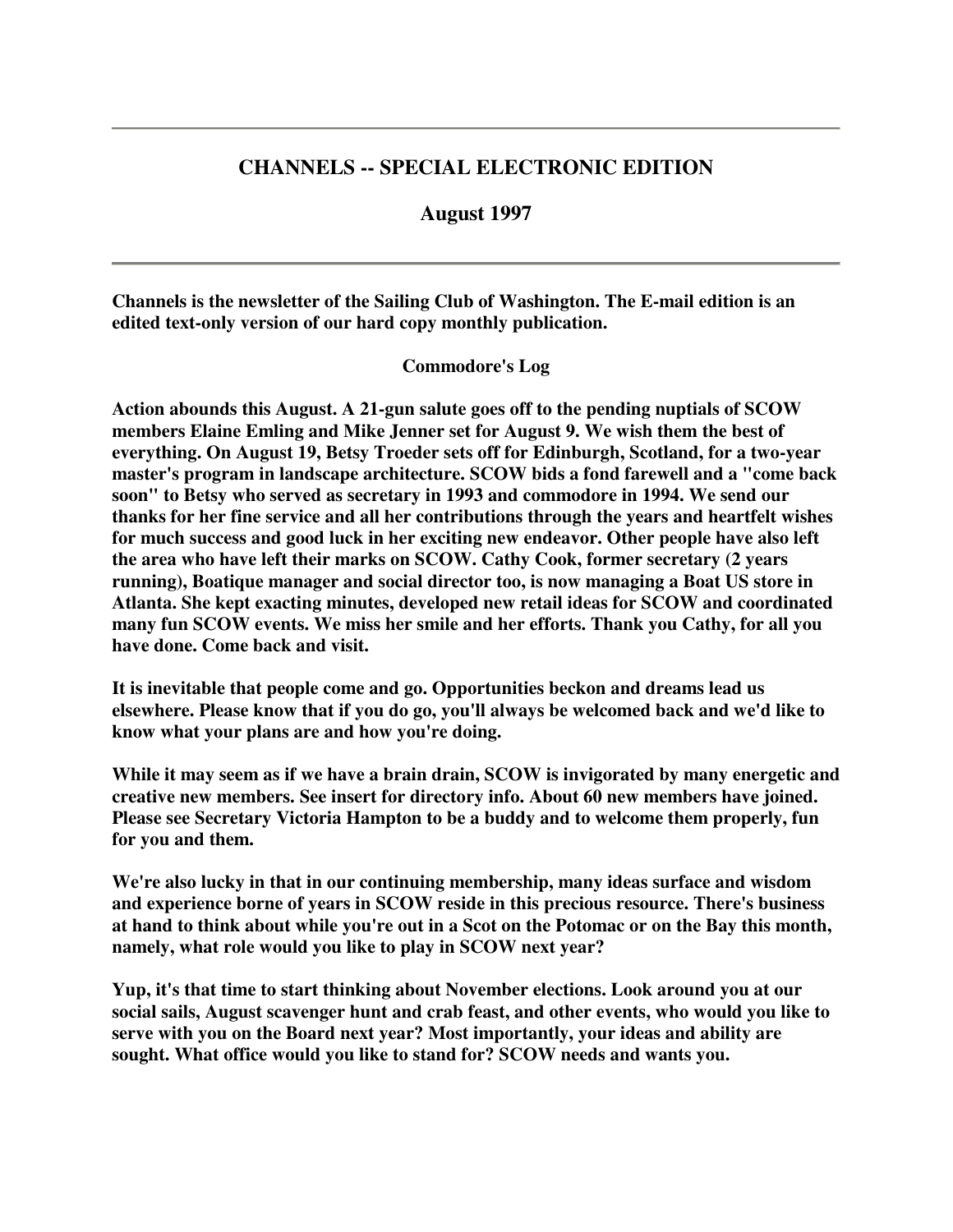**SCOW is continually enriched by its members' efforts. Thank you, Catherine Sacra, for a wild and wet canoe outing that cooled off a hot July. Catherine has coordinated this event several times and it is a SCOW favorite. Our very own Larry Gemoets is doing double duty -- he's director of Bay Activities and Channels editor. Thank you Larry, for all your contributions, and for having such a fine editorial team. Many thanks go to Barbara Brecher, layout and design, Cindy Peters, composition and publisher's coordinator, Sam Schaen, mailing list. Barbara's design is lively and handsome. Cindy has been involved** with the newsletter in one capacity or another for at least 6 years, she used to be the editor **too. Sam has been our invaluable database coordinator for quite a few years and his work is deeply appreciated. Another important editorial team member is none other than Declan Conroy, our web publisher. Declan was our former commodore (1996) and a priceless "maintenance puke" -- said with deep respect...... Another priceless treasure, while I'm on the subject, is Joe Depoorter, a whiz at wiring, maintenance and training.**

**And speaking of training, classes this year have been very well received, thanks to tireless Mike Geissinger. The training directorship is a pressure-filled and sensitive job and Mike performs it very effectively, and with grace and integrity.**

**The fun continues this August and into September. River activities director Lee Spain continually pulls off enjoyable Thursday social sails as well as riveting racing nights. Social sail is a crucial link for the club and it's a weekly responsibility Lee discharges with charm. Thanks Lee, for maintaining this hectic pace of week night events. Lee has another big job - - our Also-Ran Regatta. Please volunteer your time and effort. More details to follow.**

**Enjoy your sun-filled sails, SCOW, and watch the sunburn. Only the crabs (the crawling kind) should be red this August! --Anne La Lena**

**A Special Thank-you....**

*(Jill Harvey)***......to all of the SCOW members who contributed to the articles commemorating my Dad. Especially to Dick Dyer who helped me make heads or tails of the the many boxes of Dad's sailing stuff and to Tom Durmick & Melissa Ennis for their big shoulders and timely publication of Channels. SCOW turn out for Dad's memorial services was impressive. One of Dad's last requests was to "throw SCOW a big party." I think he would have been pleased. Thanks for remembering him so fondly.**

## **New Members**

**SCOW welcomes the following new members:George Blundall, Bill Clark, Jr, Marjorie Good, Karin Hillhouse, Amy Jasinski, Barbara Lewin, Nancy Lou Little, Joanne Loercher, Theresa Loges, Deo Pachas, Mary Pachas, Carol Sniegoski, Vicky Stallsworth, Kevin Teitel, Margaret Lee Tiebout, Angela Von Pieschel, Arthur Von Pieschel, Ross Warren.**

**River Activities**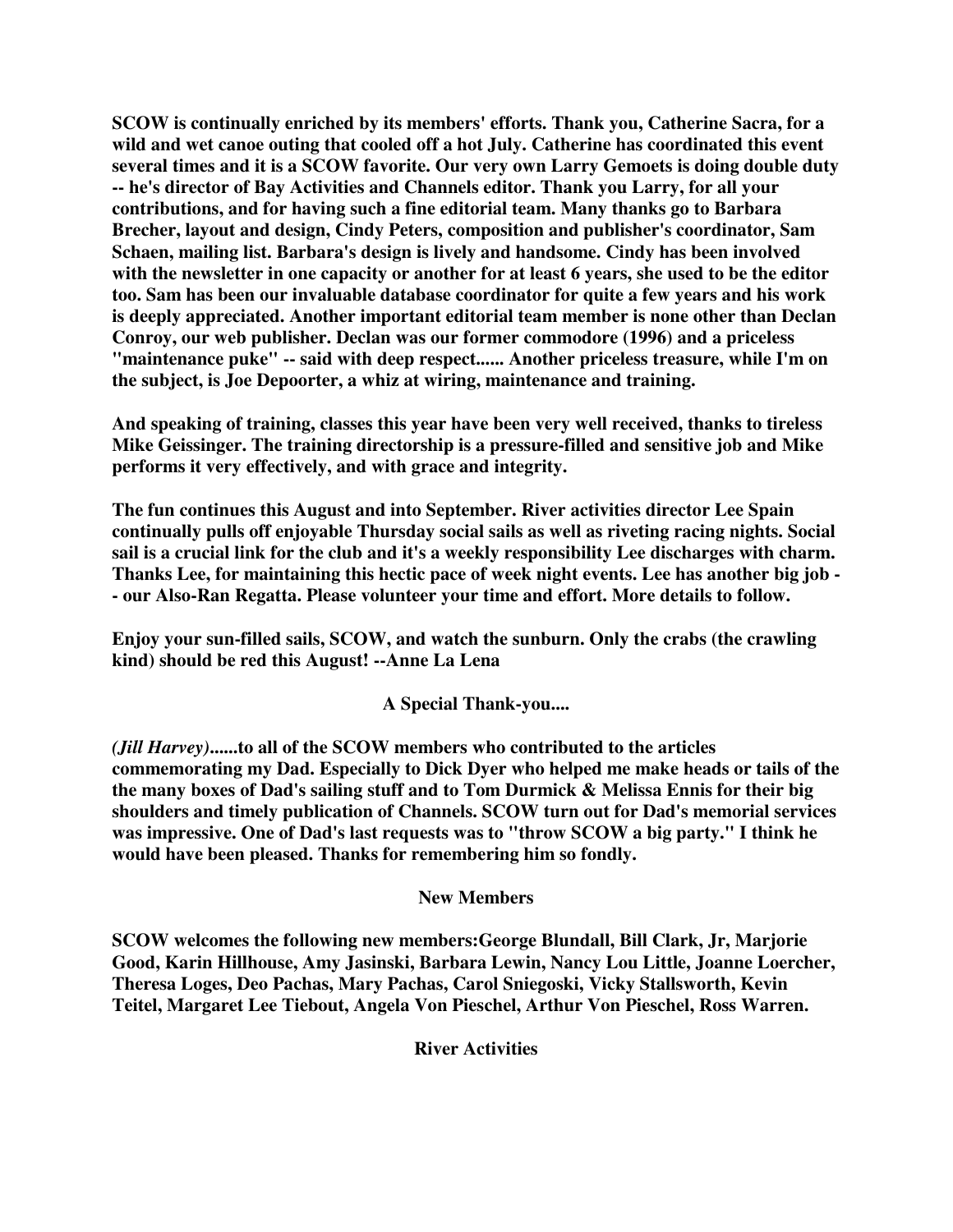**A couple of racing events occur at Washington Sailing Marina in the fall: the Leukemia Cup/PRSA President's Cup on September 6th and 7th and our own Also Ran Regatta on September 20th.**

**The Leukemia Cup attracts boats of many classes and features big and small boat racing on the river. On Saturday, both cruising boats and the club Flying Scots are expected to enter, race, and raise funds for a very good cause--the Leukemia Society of America. We would like to provide two SCOW members to help with race committee duty each day. Committee duty is fun because you get to cruise around in Boston Whaler powerboats. We want to offer maximum support to the Leukemia Cup!**

**The SCOW Also Ran Regatta is traditionally a Flying Scot event where club and private boats take to the race course off of Hains Point and duke it out for bragging rights. Since SCOW sponsors the event, it really is what we are able to make it. I've asked for lots of volunteers to help with race committee duty, registration, and the post-race picnic. This** open river is a great place to race and it will be lots of fun for all participants. The skipper **must not have won a trophy in a regatta during the 1997 sailing season. However, a trophy skipper may serve as crew aboard a competing boat.**

**Finally, I'd like to thank the people who volunteered and helped out at social sail this summer. People like Nikki Goodman and Tina Daberkow have done a great job with social sail. But, we still need volunteers to finish out the season. If you'd like to be a host, dockmaster, or big boat skipper or if you'd like to help with one of the regattas, please give me a call at work (703) 998-1911 or e-mail me at lspain@calibresys.com.**

**Dates to remember:**

**Every Month: First Monday 7PM- Board Meeting in the chart room Not September though. Second Monday 6:30PM Membership Meeting at the American Legion Every Wednesday: SCOW races Every Thursday : Social Sail**

**Aug. 1-3 Bay Sail: Severn R/Whitehall Bay/Mill Creek. New Moon Cruise Aug. 16 Marina Scavenger Hunt Social Aug. 30-Sep 1 Bay Sail: Little Choptank River Labor Day Raft up**

**Sept. 3 SCOW Board of Directors meeting 6PM Sept. 6,7 Leukemia Cup Races Sept. 10 Bay/Coastal Navigation Class- Chart Room Sept. 12 Cruising Boat Course-Chart Room Sept. 13 Bay/Coastal Navigation- water Sept. 14,21 Cruising Boat Course- water sessions Sept. 16 USCG Aux Boat Safety Class- Chart Room Sept. 19,26 Cruising Boat Course-water evening sessions 6PM Sept. 25 Intermediate Sail Course 7-10:30PM-Chart Room**